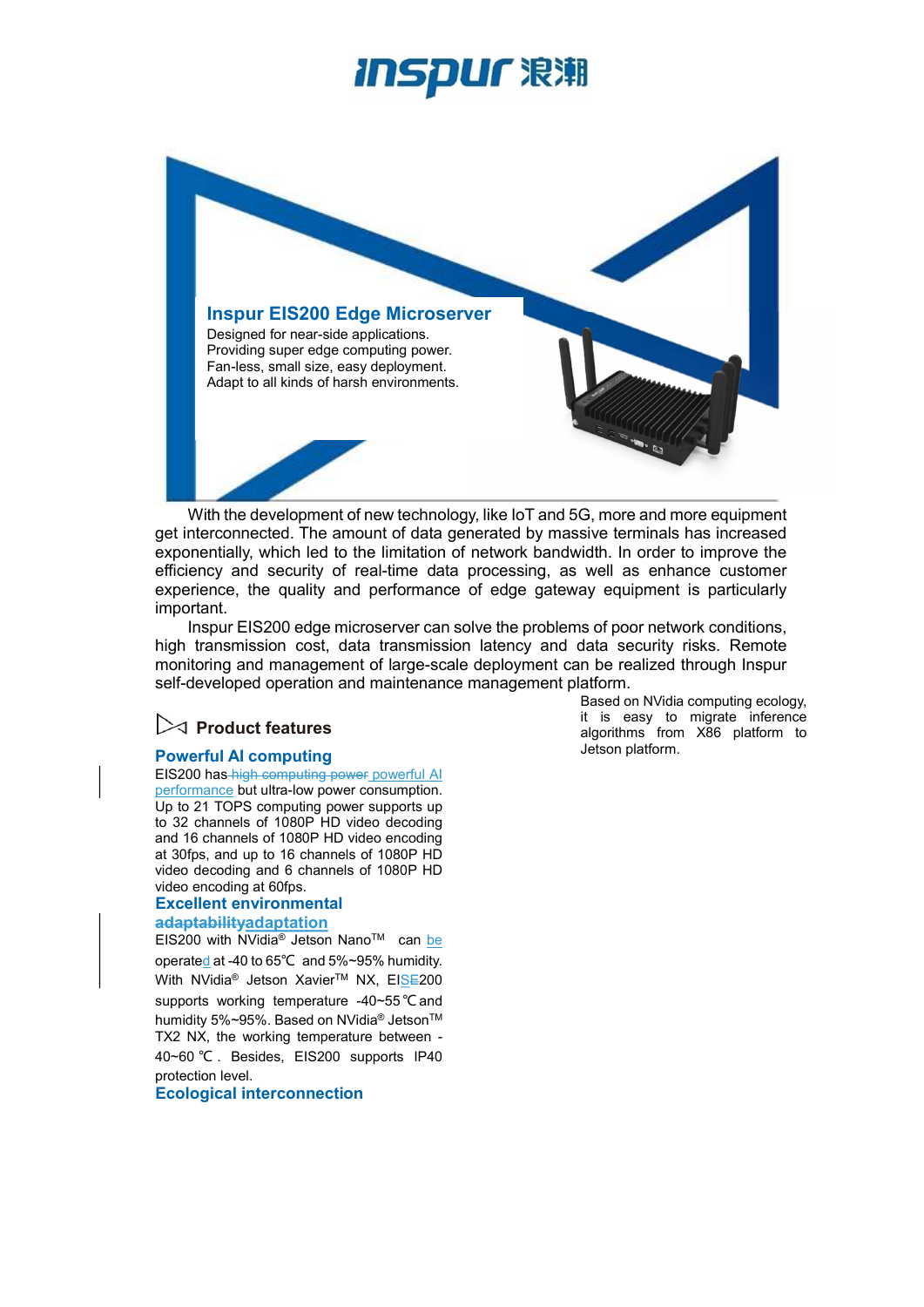# *INSpur 浪潮*

#### Centralized management

Through the operation and maintenance management platform developed by Inspur, customers can realize remote monitoring and management of large-scale deployment, which effectively reduces the operation and management cost and achieve the full protection of information security.fully guarantee information security.

#### Multiple communication options

EIS200 supports cable wired network and wireless modules, like Wifi, ZigBee, 4G and, 5G, etc, comprehensive covering a variety of network application scenarios.

A variety of computing power applications EIS200 is compatible with the core modules of NVIDIA® Jetson TX2 NX, NVIDIA® Jetson Nano™ and Jetson Xavier NX, providing 0.5-21 TOPS power to meet different power application scenarios.